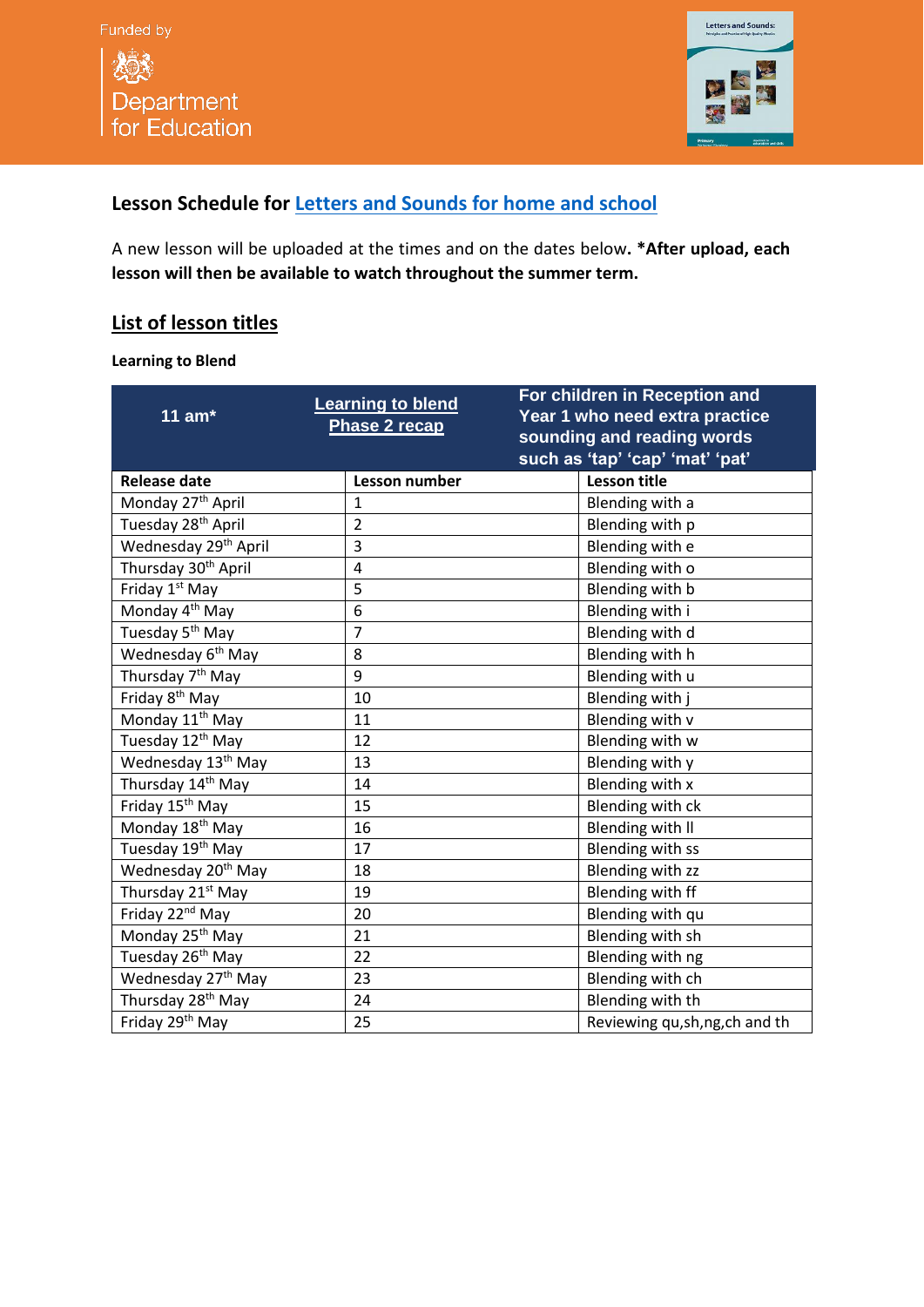## **Reception**

| 10 $am*$                         | <b>Reception Summer term</b><br><b>Phases 3 &amp; 4</b> | For Reception children who can<br>blend and read words such as 'fish'<br>'chat' and 'rain' |
|----------------------------------|---------------------------------------------------------|--------------------------------------------------------------------------------------------|
| <b>Release date</b>              | Lesson number                                           | <b>Lesson title</b>                                                                        |
| Monday 27 <sup>th</sup> April    | $\mathbf{1}$                                            | ai                                                                                         |
| Tuesday 28 <sup>th</sup> April   | $\overline{2}$                                          | ee                                                                                         |
| Wednesday 29 <sup>th</sup> April | 3                                                       | igh                                                                                        |
| Thursday 30 <sup>th</sup> April  | 4                                                       | oa                                                                                         |
| Friday 1 <sup>st</sup> May       | 5                                                       | oo - moon                                                                                  |
| Monday 4 <sup>th</sup> May       | 6                                                       | oo - look                                                                                  |
| Tuesday 5 <sup>th</sup> May      | $\overline{7}$                                          | ar                                                                                         |
| Wednesday 6 <sup>th</sup> May    | 8                                                       | or                                                                                         |
| Thursday 7 <sup>th</sup> May     | 9                                                       | ur                                                                                         |
| Friday 8 <sup>th</sup> May       | 10                                                      | $ow - cow$                                                                                 |
| Monday 11 <sup>th</sup> May      | 11                                                      | oi                                                                                         |
| Tuesday 12th May                 | 12                                                      | ear                                                                                        |
| Wednesday 13 <sup>th</sup> May   | 13                                                      | air                                                                                        |
| Thursday 14 <sup>th</sup> May    | 14                                                      | ure                                                                                        |
| Friday 15 <sup>th</sup> May      | 15                                                      | er                                                                                         |
| Monday 18 <sup>th</sup> May      | 16                                                      | Review ai, ee, igh                                                                         |
| Tuesday 19 <sup>th</sup> May     | 17                                                      | Review oa, oo, ar                                                                          |
| Wednesday 20 <sup>th</sup> May   | 18                                                      | Review or, ur, oo                                                                          |
| Thursday 21 <sup>st</sup> May    | 19                                                      | Review ow, oi, ear                                                                         |
| Friday 22 <sup>nd</sup> May      | 20                                                      | Review air, ure, er                                                                        |
| Monday 25 <sup>th</sup> May      | 21                                                      | Multi-syllable words                                                                       |
| Tuesday 26 <sup>th</sup> May     | 22                                                      | Multi-syllable words                                                                       |
| Wednesday 27 <sup>th</sup> May   | 23                                                      | Compound words                                                                             |
| Thursday 28 <sup>th</sup> May    | 24                                                      | Compound and multi-syllable                                                                |
|                                  |                                                         | words                                                                                      |
| Friday 29 <sup>th</sup> May      | 25                                                      | Compound and multi-syllable                                                                |
|                                  |                                                         | words                                                                                      |